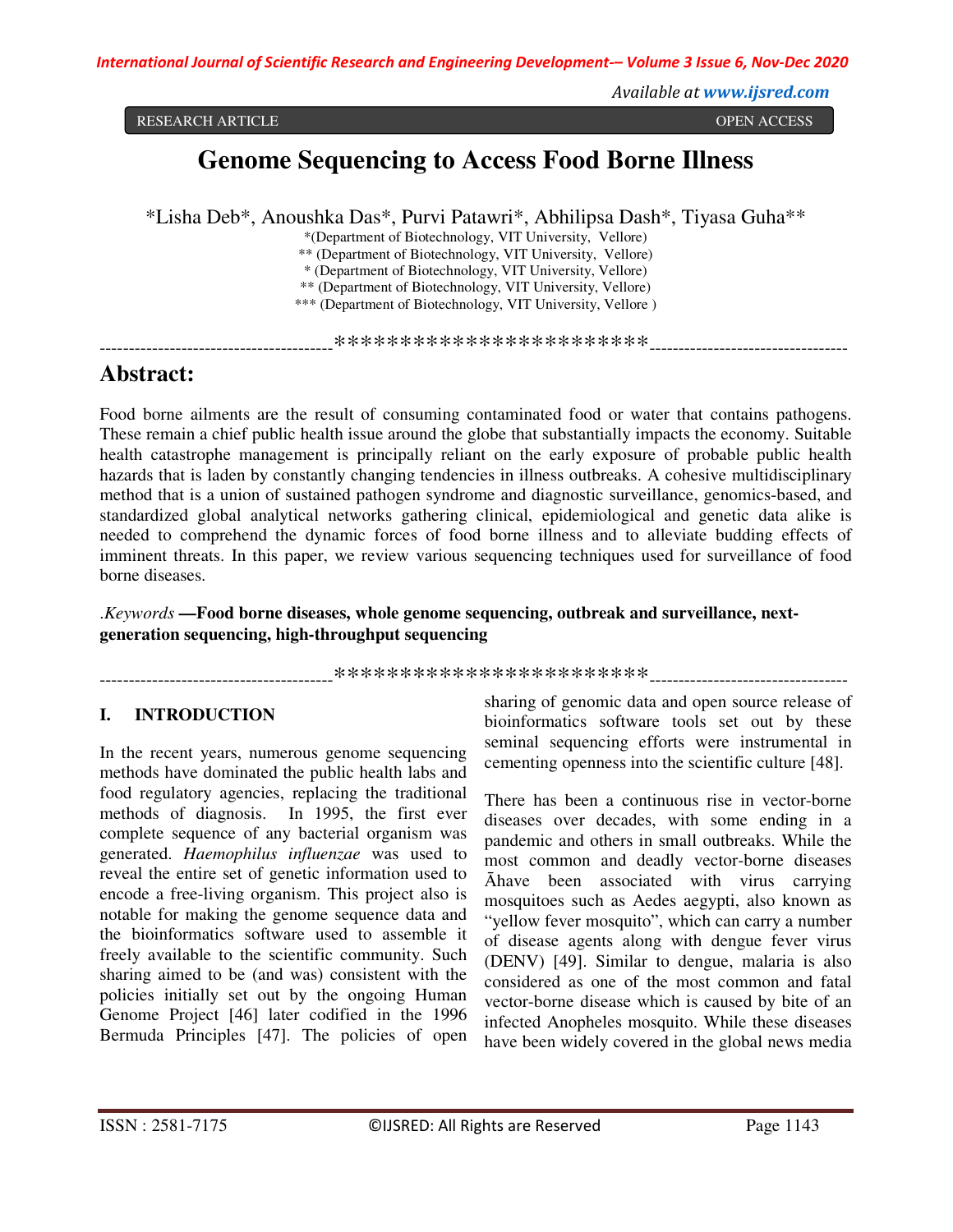to monitor their respective outbreaks there is another category that has been escalating every year, it is the food-borne disease [49]. According to the WHO, food-borne diseases (FBD) are caused by 'unsafe' food which carries harmful bacteria, viruses, parasites or chemical substances that culminate in hundreds of diseases. Almost 1 in every 10 people in the world falls ill because of FBD, which estimates to around 600 million lives and about 420,000 lives are lost. Food contamination can occur at any stage of production [50]. respective outbreaks there is<br>y that has been escalating every<br>od-borne diseases (FBD) are caused by<br>which carries harmful bacteria, parasites or chemical substances that<br>in hundreds of diseases. Almost 1 in<br>people in the world falls ill because of<br>ich estimates to around 600 million lives<br>ut 420,000 lives are lost. Food<br>ation can occur at any stage of

Based on recent studies conducted across the world, the four main species involved in food diseases are : *Salmonella* spp, *Campylobacter Campylobacter* spp, Listeria monocytogenes and Shiga toxin-producing *Escherichia* coli [54]. According to surveys conducted across various countries of the world, 82% of all hospitalisation for food borne diseases was caused by theses four species in the United States [51]. In Iran though, this rate was as low as 16.5% [52] and about 15% in China, where the main spot for food poisoning is occupied by strains of *V. vulnificus [53].*  across various countries of the world,<br>hospitalisation for food borne diseases<br>I by theses four species in the United<br>In Iran though, this rate was as low as<br>I and about 15% in China, where the<br>for food poisoning is occupi



The evolution of genome sequencing started in 1975 with the first generation sequencing by Sanger and Coulson. This method used radioactive isotope labelling as its base, followed by gel electrophoresis and autoradiography [1]. genome sequencing started in<br>generation sequencing by Sanger<br>imethod used radioactive isotope<br>e, followed by gel electrophoresis<br>hy [1].<br>mmercial availability of a new,<br>equencing technology, commonly<br>Generation Sequencing

2005 saw the commercial availability of a new, high throughput sequencing technology, commonly known as Next-Generation Sequencing (NGS). Various sequencing techniques like real sequencing technology (real-time PCR, sequencing technology (real-time PCR,<br>microarray), parallel sequencing, Real-Time

Whole-Genome Sequencing (in silico and in vitro end-point PCR, multiplex PCR), etc. have been mapped into second generation sequencing. This review paper has shed light on these genome sequencing methods in association with food-borne illnesses, after accessing the accomplishments achieved by the first generation. ble-Genome Sequencing (in silico and in vitro<br>point PCR, multiplex PCR), etc. have been<br>ped into second generation sequencing. This<br>ew paper has shed light on these genome

Bioinformatics has come a long way in the diagnosis and surveillance of food-borne illness programs. In the wake of the first generation of sequencing, it was proposed that there should be four mechanisms to a well-designed surveillance system. First, early alert of the disease should result in a swift action for preclusion of any further spread by the concerned agencies. Second, test conducted on affected individuals can help isolate and characterize the magnitude and intensity of the disease. Third, immediately after attaining the results, it should be reported to provisional or national levels for record and awareness. F case-control studies and lab examination of stool and food trials may be carried out to attain detailed statistics on the link between the food and the disease [55]. The current genome sequencing technologies, encompassing both short and long read sequencing techniques have ensured the implementation of these programs. fter accessing the accomplishments<br>the first generation.<br>ics has come a long way in the<br>nd surveillance of food-borne illness four mechanisms to a well-designed surveillance<br>system. First, early alert of the disease should result<br>in a swift action for preclusion of any further spread<br>by the concerned agencies. Second, test conducted<br>on affected i

#### **II. FIRST GENERATION**

The first generation of genome sequencing follows the principles of chain termination method developed by Sanger and Coulson in 1975, also called Sanger Chain Termination Method. The first bacterial genome sequence, for Haemophilus influenza, was done by this method in 1995. The sequencing method was named as "random shotgun" sequencing as it was done from both ends. case-control studies and lab examination of stool<br>and food trials may be carried out to attain detailed<br>statistics on the link between the food and the<br>disease [55]. The current genome sequencing<br>read sequencing techniques

The core idea of Sanger method is that dideoxyribonucleotide (ddNTP) cannot form phosphodiester bond during the synthesis of the DNA due to lack of hydroxyl group, so adding a certain proportion of ddNTP with radioactive isotope label into four DNA synthesis reaction to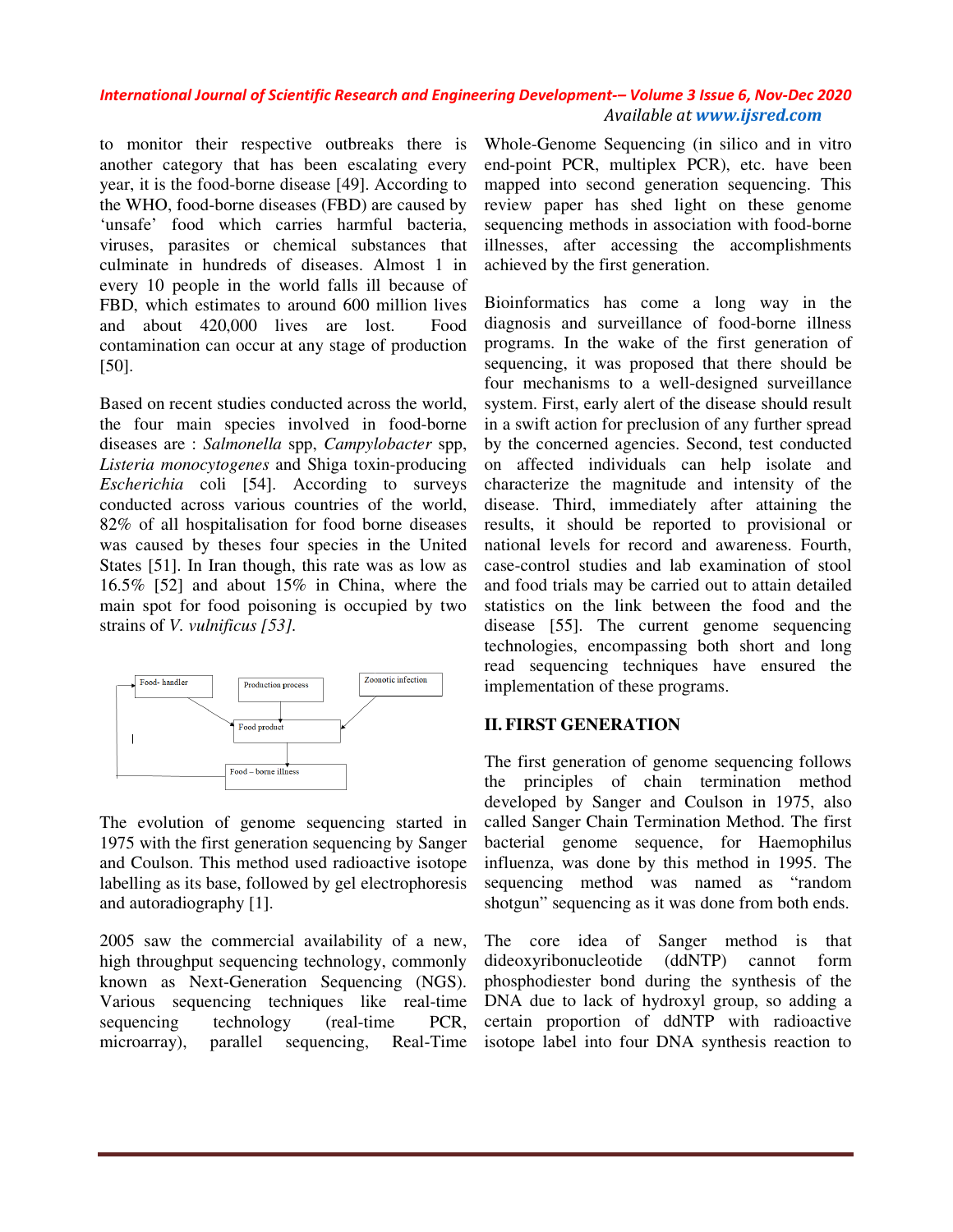inhibit the process. This process is followed by gel electrophoresis and autoradiography which leads to the determination of DNA sequence according to the position of electrophoretic bands [1].

This has been being used and studied for over 30 years now, but its limitations have made it a secondary tool to sequencing. Sanger sequencing technique was able to sequence only a limited number of nucleotides, generally fewer than 1000 base pairs and this consumed time and hefty amount of money along with specific skilled expertise.

# **III. MOLECULAR CHARACTERIZATION**

During the time of modification and development of new genome sequencing methods, scientists started merging Sanger's method with Next Generation Sequencing for molecular characterization to acquire more efficiency in getting desired results.

By this time, more emphasis was given upon closing or finishing genomes and the first assembly programs such as Allora, Celera Assembler, and TIGR Assembler were used as genome assembly algorithm [2].

The first H. Influenza bacterial genome was closed after initial assembly with TIGR Assembler and various algoritms were used to map and fill physical gaps, while sequence gaps were closed by primer walking [2].

3.1.Viruses

3.1.1.Norovirus (NoV)

NoVis is one of the human pathogens associated with non-bacterial gastroenteritis outbreaks. Epidemiological surveys have shown that this is mostly transmitted by contaminated food and water and affects noth adults and children [3]. Norovirus

isolated from clinical samples were genotyped using RT-PCR with primers to amplify specific region. Purified products underwent Sanger's sequencing, which was done by using ABI Prism Genetic Analyzer [4].

3.1.2.Hepatitis A (HAV)

HAV associated foodbourne outbreaks are frequently reported worldwide and has been classified into six genotypes [5]. Viral WGS was used to link the relationship between different sources followed by PCR and Sanger's sequencing approaches [6]. HCV genotype patient was first determined by NS5B Sanger sequencing [7].

3.1.3.Human adenoviruses (HAdVs)

They are of major public health importance with a variety of clinical manifestations, including gastroenteritis [8]. This may vary from absence of symptoms in healthy carriers to death in immune-compromised individuals [9]. In the past PCR and Sanger sequencing approaches were employed to detect HAdV contamination in food and water. However these methods identified only a limited number of predominant species [10]. In an experiment conducted over a period of one year in 2013, fifty-nine samples, out of 141, were characterized by conventional Sanger sequencing as belonging to four HAdV species and four types: A, B C, and F. The remaining samples could not be characterized [8].

# **IV. SEQUENCING TECHNIQUES**

Fast and accurate identification and typing of pathogens are essential for operative surveillance and outbreak detection. The current routine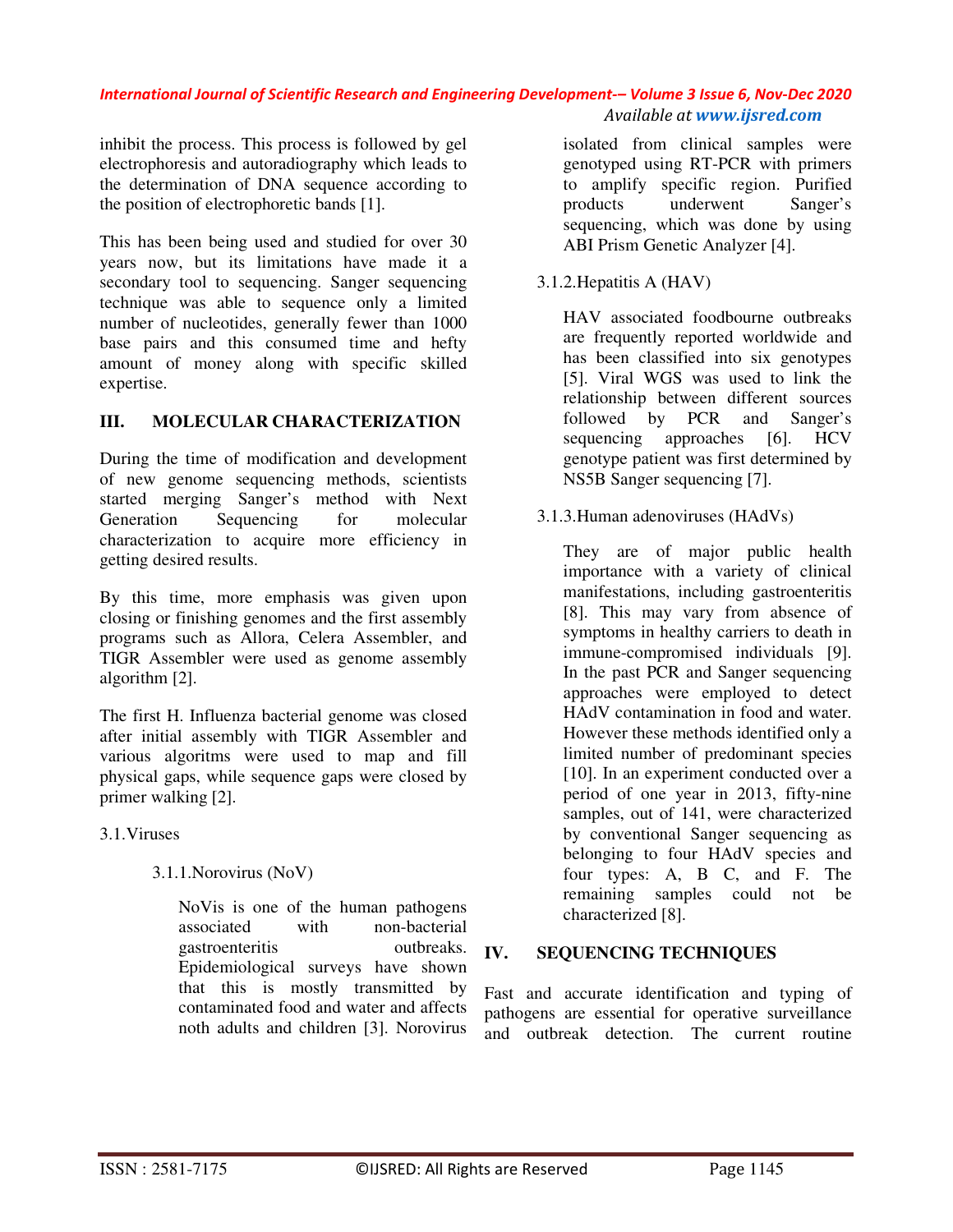procedure is based on a variety of techniques, making the procedure laborious, time-consuming, and expensive .For proper surveillance and outbreak detection, it is important to detect and estimate pathogen pathogenicity on food items to understand different food borne diseases. Traditional techniques which were used for detection of pathogenicity facilitate detection of pathogensof low concentration in produce, in theory. It is a fact that culture based techniques although offer valuable information, they can only detect organisms that are culturable, and therefore, many others are left out. This type of conventional approach is very time consuming and labour intensive and allows identification of single species at a time wherein large commercial research is the requirement.

4.1 Next generation sequencing (NGS)

NGS approaches have become popular in the recent times due to their advantages over conventional methods of detection.

NGS theoretically allows for the non-targeted detection of multiple spoilage agents and pathogens and enables both culturable and non-culturable taxa to be characterized. Although methods such as liquid chromatography–mass spectrometry (LC-MS) also allow for the non-targeted detection of bacterial species[12], they suffer from a lack of standardisation and data on public databases. Additionally, these methods do not give information on the strains and genomes of the bacteria detected as NGS does[12].NGS is increasingly being utilised in research in food microbiology, with most studies focusing on whole genome sequencing (WGS) of bacterial isolates and the exploration of the micro biome associated with specific commodities [12].These studies highlight the diversity of microbes associated with foodstuffs, but few studies have, as yet, explored the use of NGS to screen fresh produce for the presence of human pathogens, while also delivering information about the associated micro biome [16].

4.2 Real-time sequencing technology

(Evaluation of bacterial contamination in raw milk, ultra-high temperature milk and infant formula using single molecule)

Several studies have been performed by incorporating various molecular techniques, such as pulsed-field gel electrophoresis, real-time PCR, and microarray, to investigate the prevalence of contaminated bacteria and the level of the contamination in dairy products [15].Though a few upgrades have been indicated utilizing these atomic based discovery strategies, one regular constraint shared by these procedures is the disappointment in giving a general microbial profile in the examples, as a large portion of these methodologies require the recognition of specific target microorganisms.

Their study reports for the first time the feasibility of using the latest PacBio SMRT sequencing technology to define the bacterial contamination profile of dairy products based on the full-length 16S rRNA gene[15]. The PacBio SMRT technology is beneficial over other sequencing approaches as it has previously been shown to offer a higher taxonomical resolution in profiling the bacterial communities in the environmental samples due to its high capacity in producing long sequence reads [15].

Clear bacterial structural differences were revealed across 16 samples of raw milk, UHT milk, and infant formula, by employing the SMRT sequencing technology. Their results have for starters shown this sequencing method can give an exact taxonomic grouping to the accuracy of the variety and species levels, and consequently generally increment our ability in separating between bacterial contaminants. However, because of the low number of tests utilized in this investigation, further top to bottom work will be expected to set up a more complete arrangement of rules for its future application in the dairy quality control during modern creation.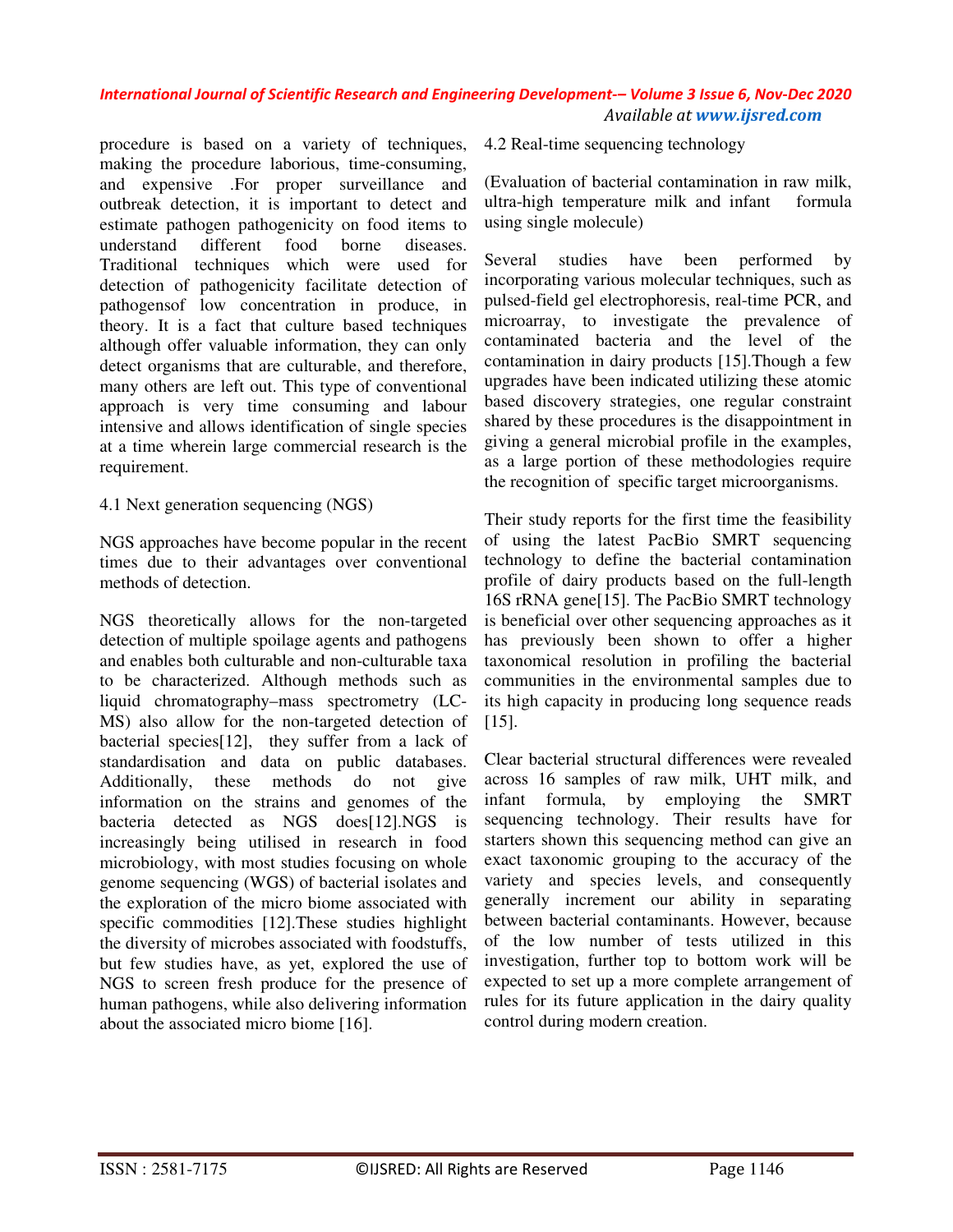# 4.3 Parallel sequencing

The short read technologies currently in use are collectively known as massively parallel The short read technologies currently in use are collectively known as massively parallel sequencing and are often also referred to as secondgeneration sequencing billions of nucleotide sequences are produced during each run, where each genome is sequenced multiple times in small random pieces to generate very large data sets. [12]

Even though platforms have different biochemistry and arrays, the workflows include similar steps: (i) DNA extraction; (ii) library preparation, which usually includes shearing the DNA either mechanically or enzymatically, adding adaptors and barcodes/indexes and amplification; (iii) template preparation, either by bridge amplification or emulsion PCR; and (iv) automated sequencing .The short read sequencing platforms differ substantially in terms of their engineering, sequencing chemistry, output (length of reads, number of sequences), accuracy and cost .[12]



#### 4.4 Real-Time Whole-Genome Sequencing

and Outbreak Detection of Verotoxigenic Escherichia coli)

the modifier caterial of the catterial of the catterial of the server state of the server state in the caterial of the cater is of the cation of the cation of the cation of the cation of the cater of the server of the ser In the current study we developed a novel method for FBP detection based on parallel sequencing of multiple amplicons, an approach which is clearly (Study conducted for Routine Typing, Surveillance,<br>and Outbreak Detection of Verotoxigenic<br>Escherichia coli)<br>In the current study we developed a novel method<br>for FBP detection based on parallel sequencing of<br>multiple ampli profiling method as the latter relies on sequencing of a single gene. [14].This novel FBP detection profiling method as the latter relies on sequencing<br>of a single gene. [14].This novel FBP detection<br>approach is based on a primer collection called "foodborne pathogen-panel" (FPP), which generates species- specific amplicons designed for sequencing on an Illumina platform. FPP was evaluated by means of in silico and in vitro end point PCR using DNA from selected FBPs, while specificity, sensitivity and the use of multiplex PCR specificity, sensitivity and the use of multiplex PCR<br>were validated and optimized employing single- or mixed- DNA template experiments.[14] "foodborne pathogen-panel" (FPP), which<br>generates species- specific amplicons designed for<br>sequencing on an Illumina platform. FPP was<br>evaluated by means of in silico and in vitro end-

In total, sequence reads ranging in number from 95,059 to 422,836 were generated by Illumina mixed- DNA template experiments. [14]<br>In total, sequence reads ranging in number from<br>95,059 to 422,836 were generated by Illumina<br>MiSeq DNA sequencing. Primer sets targeting the FBPs yielded specific PCR products, as displayed by the presence of sequencing reads that mapped onto FBPs ,reaching more than 66.1 % of mapped reads of the total sequencing output in the cheese FBPs yielded specific PCR products, as displayed<br>by the presence of sequencing reads that mapped<br>onto FBPs ,reaching more than 66.1 % of mapped<br>reads of the total sequencing output in the cheese<br>sample and perfectly aligne sequences. These findings corroborate the high specificity of the primer pairs selected for the FBPs used in this experiment. [14]

An advantage of the FPP method is the simultaneous identification of multiple FBPs, thus allowing direct detection in complex matrices without enrichment steps. Moreover, assessment of the sensitivity and specificity of FPP indicate that it is an accurate method, which can be compared with other DNA-based techniques such as qPCR and multiplex qPCR (Velusamy et al., 2010; Villamizar-Rodriguez et al., 2015). sequences. These findings corroborate the high<br>specificity of the primer pairs selected for the FBPs<br>used in this experiment. [14]<br>An advantage of the FPP method is the<br>simultaneous identification of multiple FBPs, thus<br>al

#### 4.5 Limit of detection using ScriptSeq

In the study conducted the most sensitive NGS Villamizar-Rodriguez et al., 2015).<br>4.5 Limit of detection using ScriptSeq<br>In the study conducted the most sensitive NGS<br>approach employed ScriptSeq (in conjunction with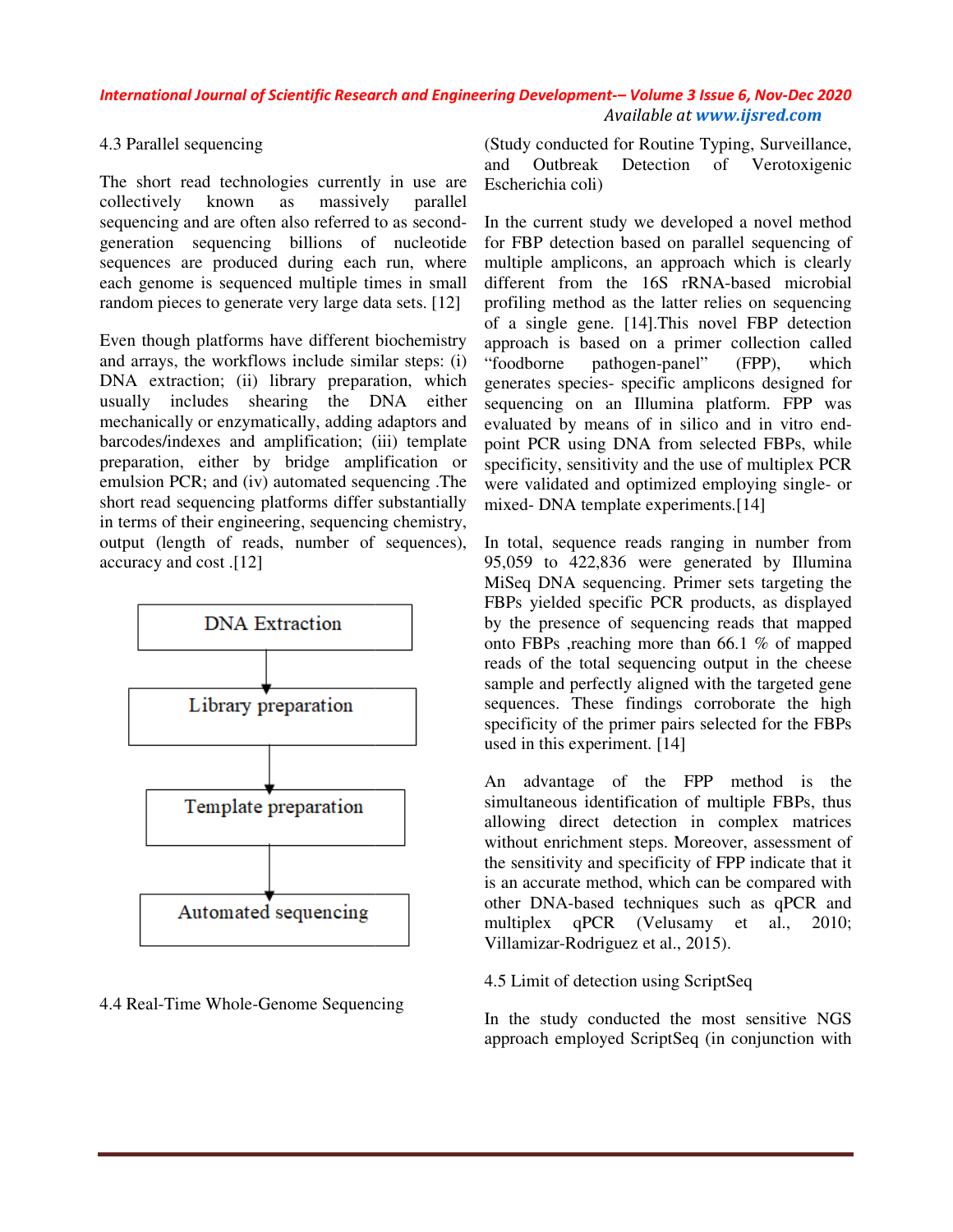enrichment by ribosomal depletion), with bioinformatic analysis using Kraken in conjunction with the mini database [12]there were huge contrasts in the LoD saw between bioinformatics strategies for task of Salmonella, featuring the importance of normalizing pipelines and information bases.

When NGS is compared to both culturing and rapid methods, it can give us a bounty of additional information, such as that regarding other members of the microbiome, allowing for potential source tracking of contamination, and changes in the microbiome associated with contamination or spoilage[12].

## 4.6 UltraStrain for sensitive strain typing

UltraStrain is a highly sensitive, rapid and efficient method for metagenomic taxonomic classification at strain level. In UltraStrain pipeline, the reads filtering step uses a synthetic reference genome consisting of differentiating regions from known S. enterica strains to filter out the reads that are not specific to S. enterica species, greatly improving the efficacy as well as efficiency of the process. Strain identification through the proposed statistical learning provides a fast and accurate solution for metagenome sample data analysis[20].

 Experiments on both computer-generated data sets and real sample demonstrate that UltraStrain achieves high accuracy even at very low abundance level. It can achieve both shorter run time and higher sensitivity, which indicates its usability as a standalone pathogen identification pipeline[20]. In addition, their trials showed that the sensitivity of UltraStrain can be improved by using deeper sequencing of the sample, which could be particularly useful when it is necessary to perform strain typing on sample with extremely low abundance of target strains[20].

The proposed algorithm can be further improved in many characteristics. For example, although it is established with the target of high-sensitivity S. enterica in mind, the proposed agenda can be easily

extended to taxonomic profiling and analyze other bacteria strains by adapting its filter and reference library designs. Furthermore, the capacity of current calculation in managing test with more than one target strains from similar species actually needs further examination. Significantly, the current methodology, as its essential objective is for ultra sensitive strain typing, comes up short on the capacity to precisely recognize the relative abundance of numerous microscopic organisms species/strains present in an example as given by other comparable devices. In this way, it is foreseen that it could be utilized related to other metagenomic pipelines when essential.

4.7 Information portability between WGS platforms.

Henceforth, WGS-based genotype information portability between various NGS platforms and logical pipelines seems feasible temporarily. Distinctive computational methodologies can be utilized to foresee antibiotic resistance from WGS information, the least complex by mapping of the sequence peruses against a reference data set of resistance genes or mutations, scoring the absence or presence of these elements, and anticipating an opposition profile in like manner. Nonetheless, the foundation of curated information bases on drug resistance genes will be important to defeat the quality gaps in distributed pheno genotype connections that are right now hampering the precision of susceptibility phenotype expectations from WGS information.

# **V. INVESTIGATING OUTBREAKS, SURVEILLANCE SYSTEM AND MODERNIZING FOOD SAFETY WITH GENOMICS, BIOINFORMATICS, AND OPEN DATA ACCESS**

With rapid population growth we are witnessing several changes in life style, diets, import and export system, modifications of food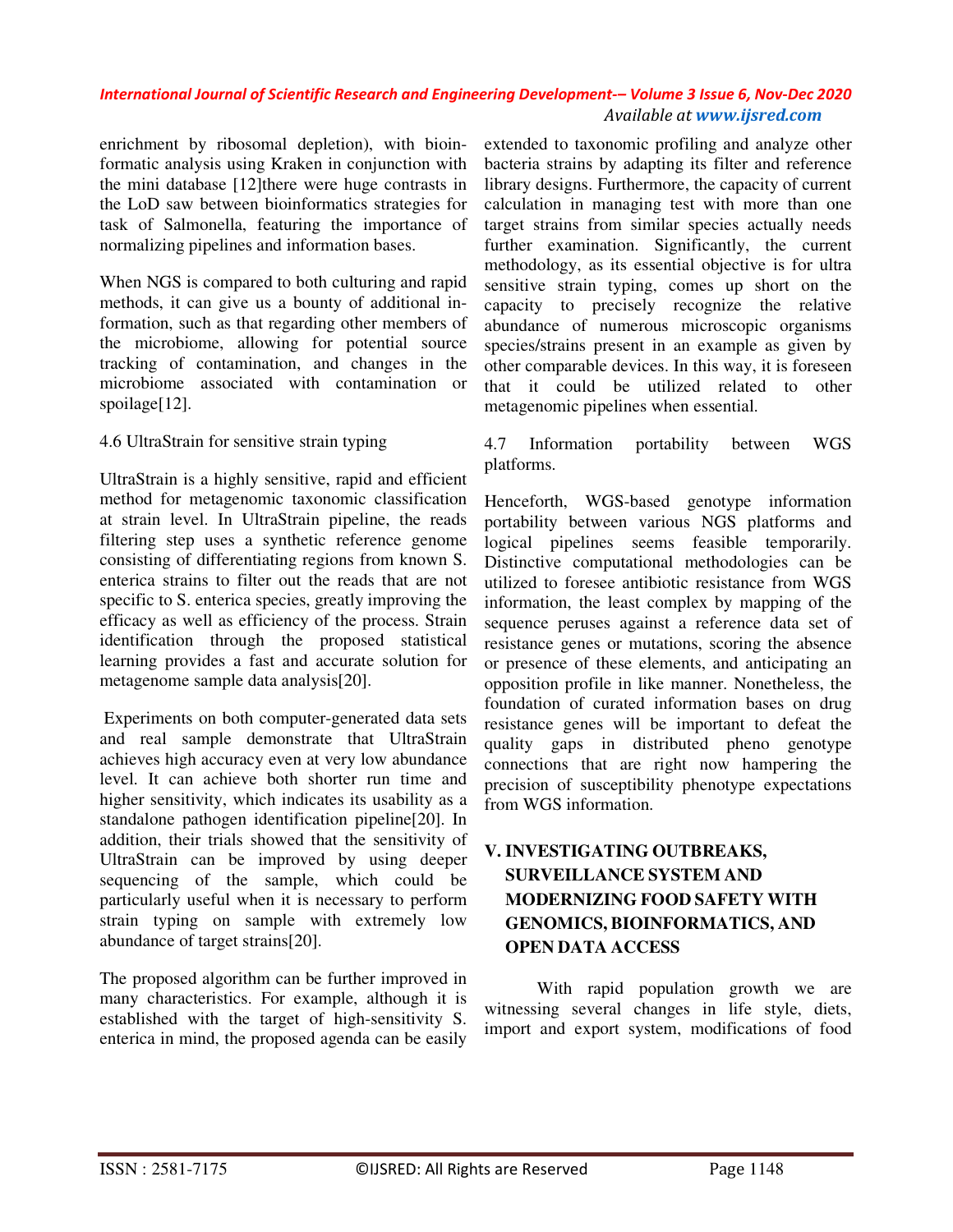and drinks and frequency of emergence of diseases. To keep a record of these changes in different fields of work, a single surveillance system will not be enough. This necessity of monitoring billions of people spread over hundreds of places has called for experimenting with new tools and combination of systems. This has resulted in different types of surveillance like, active surveillance system, passive surveillance system and integrated system. While different governments of different countries might not have the same approach towards surveilling FDS but their approaches have the foundational base of the above mentioned surveillance systems.

A few enormous scope pilot ventures have been implemented that apply WGS and current bioinformatics examinations to existing foodborne diseases reconnaissance programs. All the more explicitly, these projects are pointed toward supplanting current subtyping approaches that support a great part of the advanced sanitation lab tasks, with WGS information for ongoing molecular observation. These modernization endeavours speak to one of the most urgent changes throughout the entire existence of sanitation, with advantages and in general effect just beginning to be figured it out. To get a sense of the scale required for this move, it is critical to survey the part of sub-atomic subtyping in irresistible infection observation and control.

## 4.1 WGS as a swap for current subtyping techniques

At its most basic level, subtyping is used to discriminate strains from the same species and to infer genetic relatedness, linking clinical cases representing a possible outbreak and further linking them to potential sources of infection [22]. More often, this goal is challenging to achieve amongst a background of sporadic cases in the absence of clear epidemiological links [23]. Use of standardized laboratory protocols, standardized approaches for analysis and interpretation of data, and a common convention for naming molecular

subtypes, collectively have been critical to largescale deployment of subtyping for routine surveillance.

In considering WGS as a swap for current subtyping techniques, it is important that in atomic the study of disease transmission the key supposition that will be that subtyping information is an intermediary for the fundamental genomic data from which it is inferred. Existing composing strategies would thus be able to be seen as transitory arrangements in a period when fast and modest WGS was impractical; rise of NGS and appropriation of WGS are settling this constraint for general wellbeing and sanitation examinations. Despite the fact that WGS information can be dissected utilizing a conventional phylogenetic structure, the use of NGS in epidemiological observation requires approaches for WGS-based subtyping and furthermore for relating WGS information to a subtype through a classification plot. WGS-subtyping encourages effective examination of WGS information and is fundamental given the exponential increment in accessible information. A terminology is indispensable to the correspondence of results to general wellbeing or sanitation experts, permitting the observing of epidemiological patterns and encouraging a quick reaction focused on sickness anticipation and control.

Of the two main strategies proposed for WGSbased subtyping, the first is based on the analysis of single nucleotide variant [SNV; also called single nucleotide polymorphism (SNP)] and small insertions/deletions (indels) between strains. Although this type of analysis can be performed on draft genome assemblies, several tools have been developed that directly compare raw sequence reads to a related reference genome sequence [24].

This process, which is referred to as variant detection by reference mapping, relies on algorithms that align each read to a reference genome and index the variation between them, also assigning confidence levels to each variant position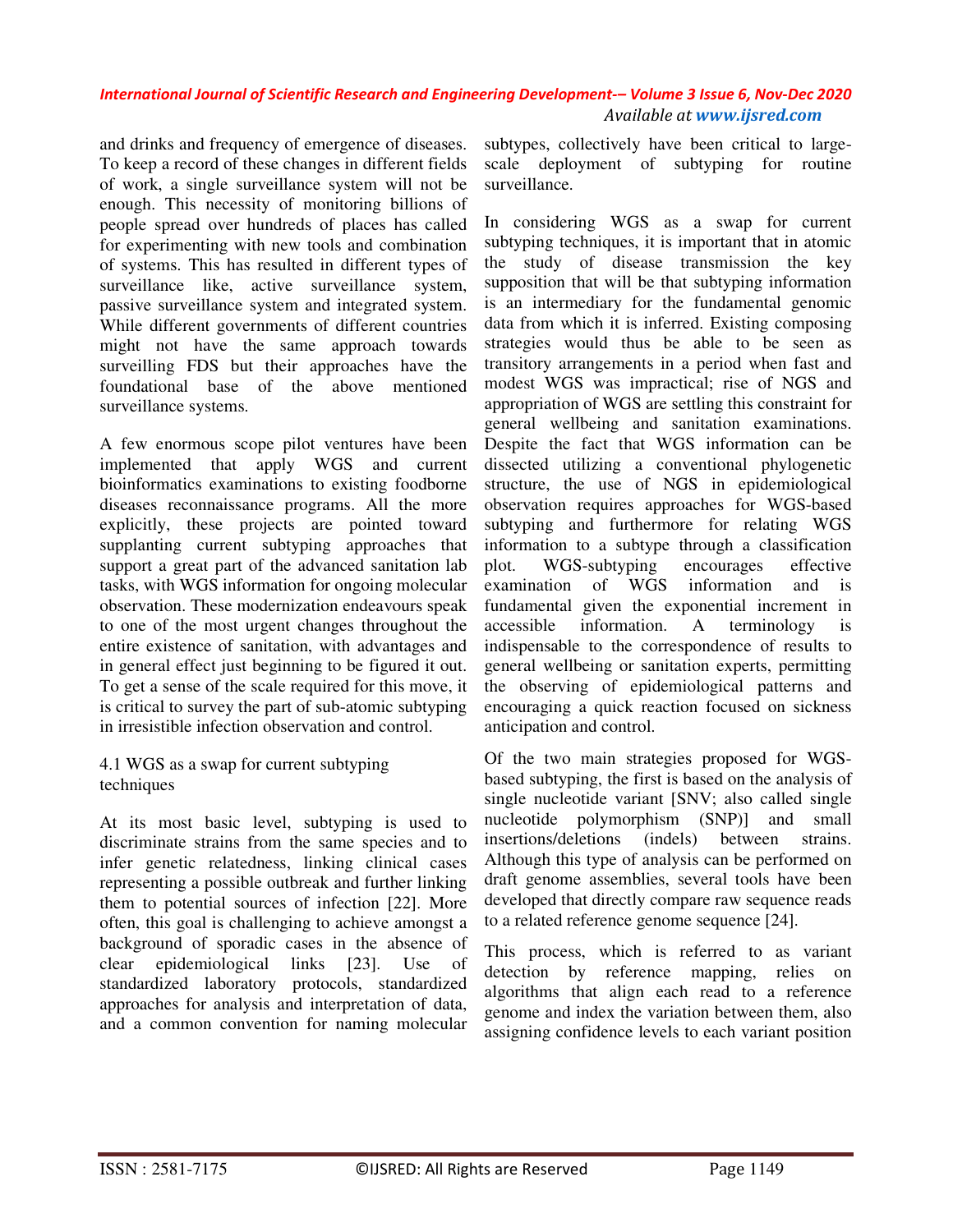based upon the sequence coverage and level of agreement between reads supporting the SNV [25]. Reference mapping methodology has been used extensively in studies that have successfully used WGS in outbreak investigations [26]. Reference mapping also is the approach that has been employed in analyzing *S. enterica* data within the large-scale, international GenomeTrakr project [27].

The second major strategy for WGS-based subtyping is the 'gene-by-gene' approach, based on the original MLST concept [28] but extended to the whole-genome level (wgMLST) [29]. MLST is based on indexing variation where each locus, a gene or gene fragment, is used as the basic unit of comparison. 53 ribosomal protein subunit genes suitable for resolving bacterial isolates at all taxonomic levels; and core genome MLST (cgMLST) [30], which targets the genes shared by all or most members of a species (i.e., core genes). Genome-wide approaches to MLST have been applied to *Campylobacter jejuni* [31] and several other pathogens [32]. The approach recently has been validated in a PulseNet International pilot project performing real-time NGS-based typing of *L. monocytogenes*. PulseNet International also recently has committed to the wgMLST approach for their routine surveillance of foodborne disease [33].

A drawback of cgMLST is that the numbers of genes in the core for any group of strains are dramatically lower than the total number available in a species 'pan-genome,' which is comprised of both the core and any accessory genes present in only some strains [34]. It is possible, however, to design *ad hoc* MLST schemes based on the expanded number of genes shared by a smaller subset of genomes, thus providing additional discriminatory power when a low level of genetic variability is expected, as is the case in a rapidly expanding outbreak [35].

4.2 Quality control measures for WGS usage

To allow rigid utilization of WGS information as standard general wellbeing practice, quality control measurements, (for example, arrangement inclusion) and understanding rules are required. Remorsefully, such measurements and standards are as yet being characterized for the field and stay a "moving objective." Additionally they do shift with bacterial species, the time period of an examination, and the philosophy attempted for the investigations; consequently, no simple "one size fits all" approach exists. In spite of the fact that it stays untimely to depict quality measurements and understanding models in explicit terms, key variables affecting grouping information age have been uncovered (in any event for the develop sequencing advancements) and there are continuous worldwide endeavours to formalize how to produce solid information and how to vigorously decipher the information with certainty. The undertaking is a troublesome one since the sequencing boundaries, time span of examination, and transformative elements of the creature all impact the connection of genomic variety and epidemiological understanding in a perplexing manner. Attributable to the significance of information age and understanding in foodborne episode examinations, they stay high needs and will get impressive consideration for years to come.

# **VI. CURRENT BIOINFORMATICS TOOLS**

Several large-scale pilot projects have been implemented that apply NGS and modern bioinformatics analyses to existing foodborne disease surveillance programs. Whole genome sequencing (WGS) is now making it feasible to sequence food-borne isolates in real-time, such as during food-borne illness outbreak investigations [36]

The utilization of bioinformatics in the microbiological risk examination is conveying clear advantages both for the examination of food borne microorganisms and for decision making on clinically significant treatments.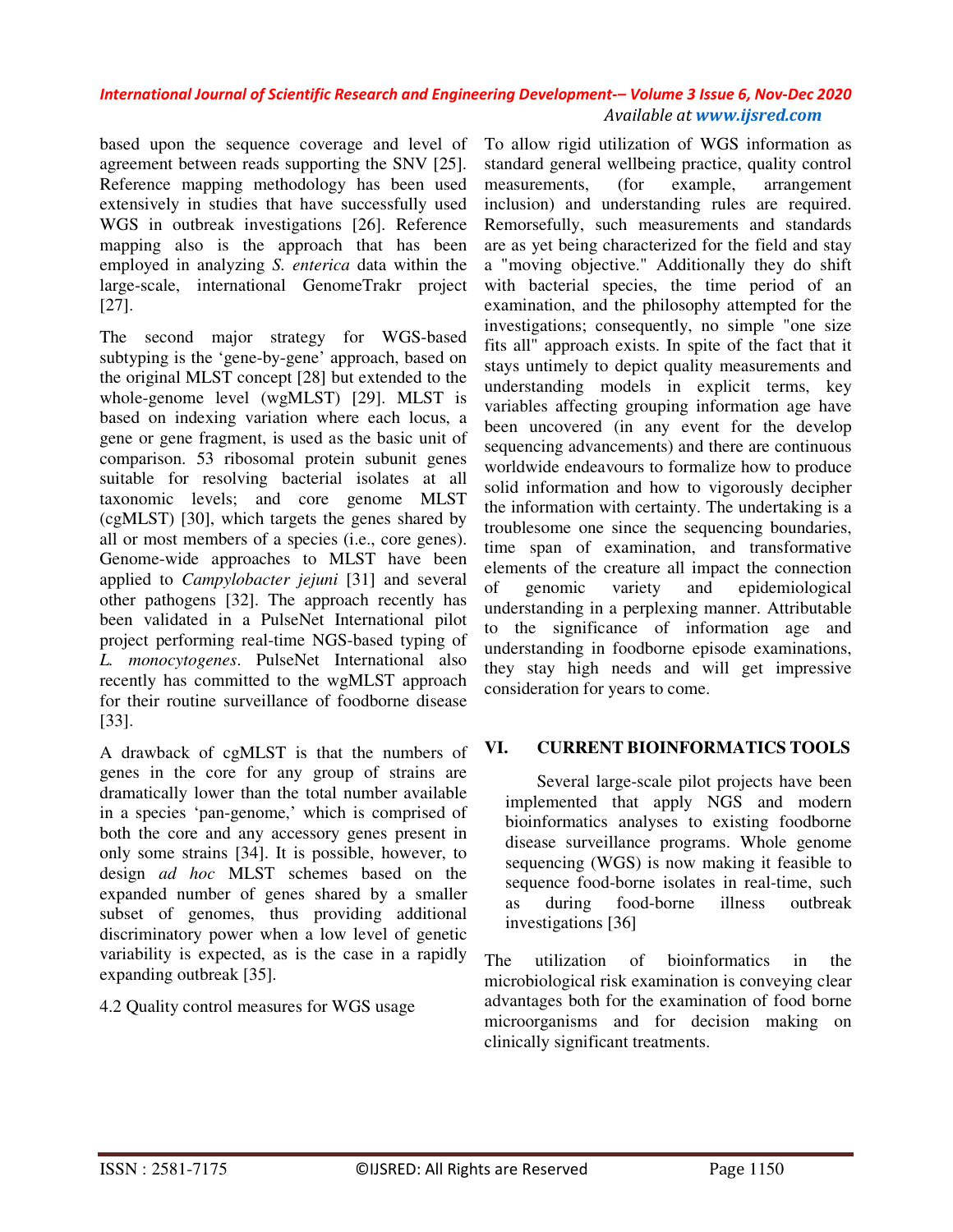### 4.1Regulatory bioinformatics

"Regulatory bioinformatics" strives to develop and implement a standardized and transparent bioinformatic framework to support the implementation of existing and emerging technologies in regulatory decision-making. For example, GSRS2015 explored a range of applications of regulatory bioinformatics in the development and use of medical products and as tools to manage the safety of the food supply [37].

4.1.1Current WGS technologies can be subdivided into two categories based on the length of the sequence reads they produce; (i) short read sequencing technologies, producing reads up to 600 base-pairs long (e.g., Illumina, Ion Torrent), and (ii) long read technologies, capable of producing reads longer than 1000 base-pairs and often longer than 70,000 base-pairs (e.g., Pacific Biosciences, Oxford Nanopore).

- 5.2 Short read sequencing technologies:
- 5.2.Illumina sequencing

It is currently the prevailing HTS technology and also offers the highest fidelity.[40] The HiSeq2000 and MiSeqIllumina platforms to community amplicon sequencing generates the information that on comparison, these differ in scale and thus support totally different applications. The HiSeq platform permits massively parallel sequencing at the lowest cost. Comparable information will be generated on the MiSeq for smaller projects where it's vital to process samples quickly.[45]

## 5.2.2 Ion Torrent sequencing

It generates comparable number of sequence reads and displays similar microbial community structure to that obtained in a pyrosequencing pilot study. Ion Torrent sequencing also proves to be accurate based on sequences generated in controls. [39]

## 5.3 Long read technologies:

PacBio and ONT are similar: long read length, high error rate and relatively low throughput. However, they have distinct aspects, such as homopolymer error in PacBio and context-specific mismatches in ONT. PacBio sequences a molecule multiple times to generate high-quality consensus data, while ONT can only sequence a molecule twice. Together with the higher quality of the raw data, PacBio can generate extremely-low-error-rate data for highresolution studies, which is not feasible for ONT. However, ONT has a few advantages: in addition to slightly longer mappable length, ONT MinION provides very high throughput as the nanopores can sequence multiple molecules. [38]

### 5.4 Metagenomics:

Microbial community analysis of metagenomic samples using 16S rRNA sequencing has been applied to diverse studies like the study of bacterial communities associated with fresh vegetables etc. It has also been used for determining the sensitivity of metagenomic shotgun sequencing for detection of a pathogen contaminant associated with the spinach.[41] and *Salmonella* contamination among cilantro samples[43] The database-based approach for the strain-level analysis of metagenomic data permits to achieve bioinformatic separation of individual bacterial strains present in an enriched food sample.[42] Metagenomics identifies the entire gene content and when coupled to transcriptomics or proteomics, allows the identification of functional capacity and biochemical activity of microbial populations.[44]

Although the application of NGS has brought great<br>advances to epidemiological research over advances to epidemiological traditional methodologies for strain characterization, the whole process from the sample processing to sequencing and data analysis is more complex, leading to new challenges: multiple protocols for sample and library preparations are available and each sequencing run can use different versions of sequencing units and consumable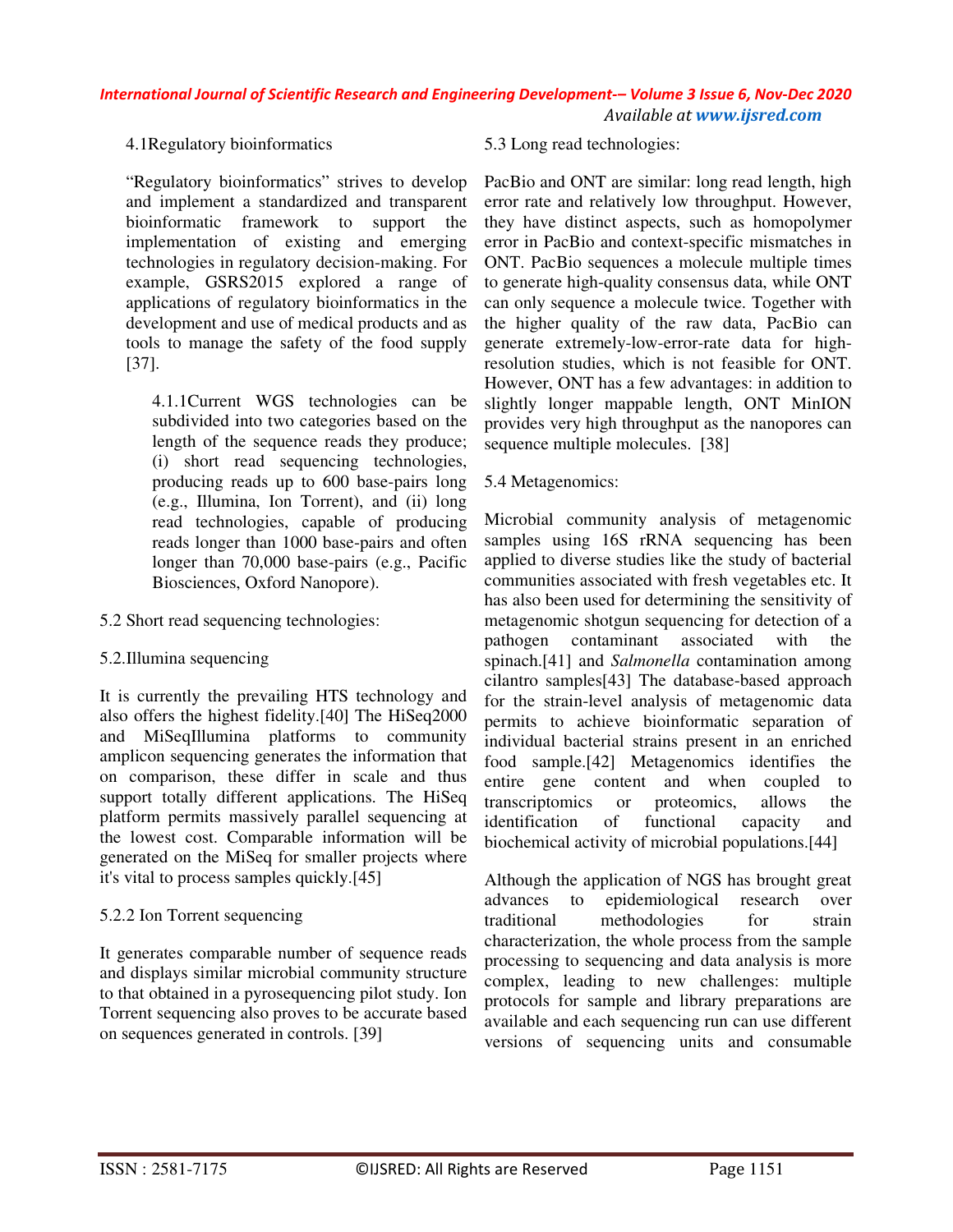reagents; moreover, in terms of data analysis, there are potentially hundreds of different software and respective versions that can be used and need to be tracked. Therefore, to facilitate comparative analyses the entire process from sample to analysis of results should be annotated.[36]

### **VII. FUTURE PROSPECTS AND DISCUSSION**

The first generation of genomic sequencing methods and analysis pipelines are now in the final stages of translation into routine application in modern food safety labs, and may soon replace many conventional laboratory tests. These advanced genomic and bioinformatics systems have proven their worth in reducing response times to emerging foodborne disease outbreaks, with substantial socioeconomic benefits in terms of improved public health, reduced health care costs, and avoidance of lost productivity due to illness (Scharff et al., 2016). The ongoing global efforts to modernize our food safety systems with genomics and bioinformatics have been impressive, but there remain many challenges and opportunities.[56]

Our present investigative limit actually requires the refined of bacterial disengages, which can take a few days. Culture-autonomous indicative testing utilizing metagenomic advancements vows to get rid of essential refined of detaches, hence shortening our reaction times significantly more.

Culture free metagenomics procedures have their own issues, notwithstanding, for example, the huge measure of non-target information produced, tainting from ecological sources, and a current failure to recognize arrangements got from live or dead microorganisms. The immense and everdeveloping size of the microbe genome information bases requires considerable superior processing assets and novel algorithmic ways to deal with investigate such huge informational collections on a valuable timescale.. Metadata normalization is

gaining acceptable ground, however will require extensive continued exertion over several years to arrive at development.

### **VIII. CONCLUSION**

While the developed countries have undertaken to use WGS for better surveillance and have already started sharing the data in different open-to-all databases, it is the low- and middleincome countries that are short on enthusiasm of taking up new tools and technologies for the betterment of public health. This is a result of lack of human resources, communication and limited surveying.

There are many ways for reaching out to these countries and different fields of research so that there will be a significant boost in the use of this new technology and also, monitoring and controlling of outbreaks of FBD would become uncomplicated when it comes to working together on a global scale. Writing and accessing substantial amount of literatures has been proven to show a positive shift in the willing nature of organizations to work towards it. Peer-reviewed literatures hold importance in this aspect. A surge of attention through press and commercial media platform is needed to support this system for its efficient working. Implementing various policies and regulations, such as asking people to contribute in sequencing studies, along with giving then the guarantee of confidentiality and ethical rights.

More online databases should be available for free to reach out organizations that work towards this issue and also, to educational institutes so that the students can get an insight on the current progress of this system and its future aspects. There are several of these online platforms under development and many already available.

Working with new technologies along with the traditional methods will give them a more transparent outlook on it. Translating this system globally would require the involvement of everyone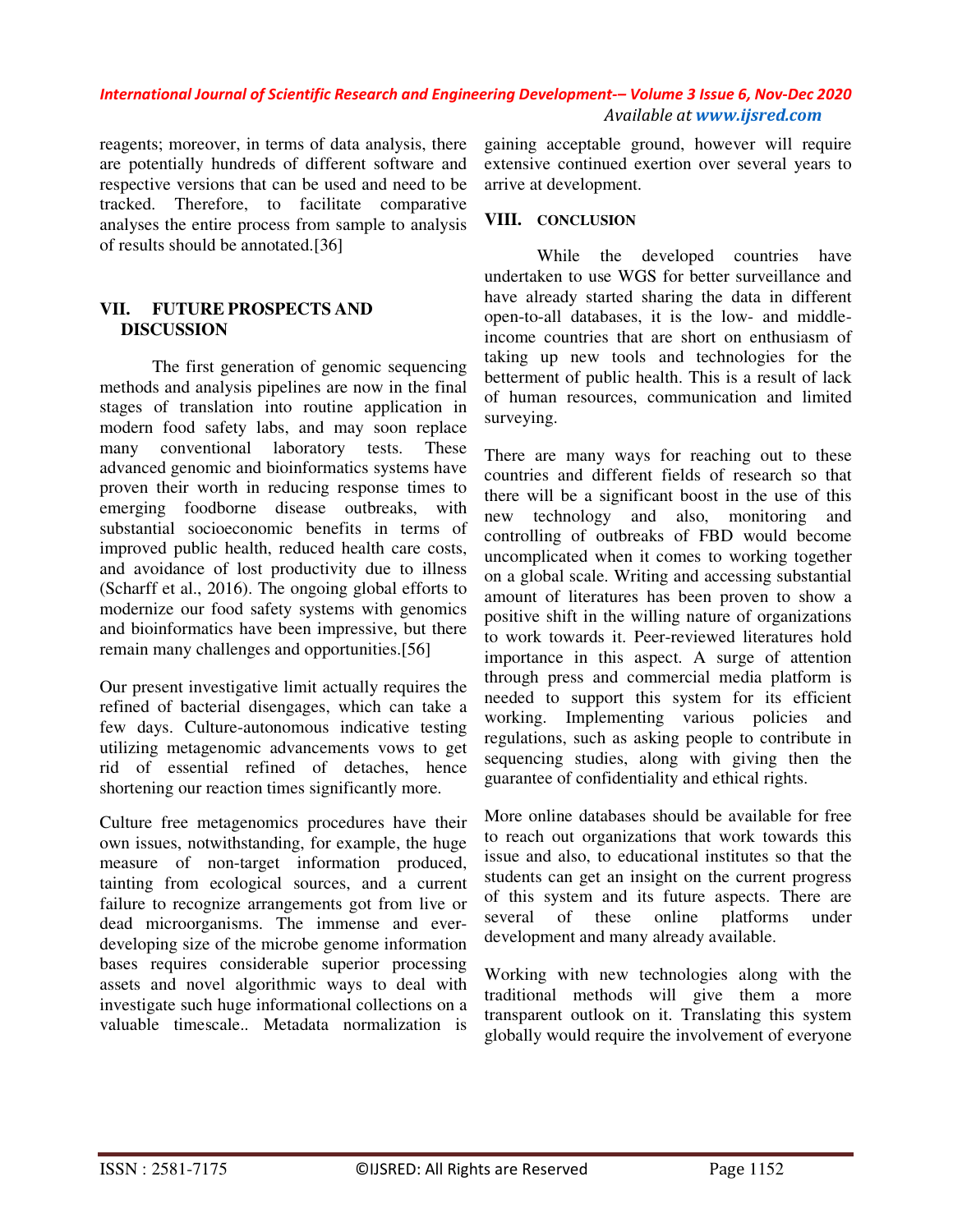from clinicians to health experts, laboratories workers, researchers and the staff of assessment of these outbreaks. Workshops, collaborations, honest exchange of information, and response can lead to a acquiring major benefits for local, national and global public health.

### **ACKNOWLEDGMENT**

This paper would not have been possible without the kind support and help of many individuals and organizations. We would like to extend our sincere and foremost thanks to VIT University, Vellore and VIT School of Biosciences and Technology for enabling us to have this wonderful opportunity.

We are highly indebted to Dr. Ramalingam C.for his guidance and constant supervision as well as for providing necessary information regarding the project & also for his support in completing the project.

We would like to express our gratitude towards our parents & PhD scholars of this project for their kind co-operation and encouragement which helped us in completion of this project.

Our thanks and appreciations also go to our colleague in developing the project and people who have willingly helped us out with their abilities.

## **REFERENCES**

- [1] Yang, X., Noyes, N. R., Doster, E., Martin, J. N., Linke, L. M., Magnuson, R. J., et al. (2016). Use of metagenomic shotgun sequencing technology to detect foodborne pathogens within the microbiome of the beef production chain. Appl. Environ. Microbiol. 82, 2433–2443. doi: 10.1128/AEM.00078-16
- [2] KorenS ,Phillippy AM . 2015. One chromosome, one contig: complete microbial genomes from long-read sequencing and assembly. CurrOpinMicrobiol 23:110–120. doi:10.1016/j.mib.2014.11.014.
- [3] MORILLO, Simone Guadagnucci et al . Identification and Molecular Characterization of Norovirus in São Paulo State, Brazil. Braz.

J. Microbiol., São Paulo , v. 39, n. 4, p. 619- 622, Dec. 2008 .

- [4] Ferreira, M.S.R.; Miagostovich, M.P.; Xavier, M.P.T.P.; Fumian, T.M.; Fialho, A.M.; Leite, J.P.G. (2005). Norovirus associated with outbreaks of acute gastroenteritis in middle Paraiba region of the state of Rio de Janeiro. In: National Meeting of Virology.
- [5] Chi H , Haagsma EB , Riezebos-Brilman A , van den Berg AP , Metselaar HJ , de Knegt RJ . 2014. Hepatitis A related acute liver failure by consumption of contaminated food. J ClinVirol 61:456–458. doi:10.1016/j.jcv.2014.08.014.
- [6] Chiapponi C , Pavoni E , Bertasi B , Baioni L , Scaltriti E , Chiesa E , Cianti L , Losio MN , Pongolini S . 2014. Isolation and genomic sequence of hepatitis A virus from mixed frozen berries in Italy. Food Environ Virol 6:202–206. doi:10.1007/s12560-014-9149-1.
- [7] K. Sandres-Sauné, P. Deny, C. Pasquier, V. Thibaut, G. Duverlie, J. Izopet Determining hepatitis C genotype by analyzing the sequence of the NS5b region J Virol Methods, 109 (2003), pp. 187-193
- [8] Iaconelli M, Valdazo-González B, Equestre M, et al. Molecular characterization of human adenoviruses in urban wastewaters using next generation and Sanger sequencing. Water Research. 2017 Sep;121:240-247. DOI: 10.1016/j.watres.2017.05.039.
- [9] ArnbergN . 2012. Adenovirus receptors: implications for targeting of viral vectors. Trends PharmacolSci 33:442–448. doi:10.1016/j.tips.2012.04.005.
- [10]Mena KD ,Gerba CP . 2009. Waterborne adenovirus. Rev Environ ContamToxicol 198:133–167. doi:10.1007/978-0-387-09647- 6\_4.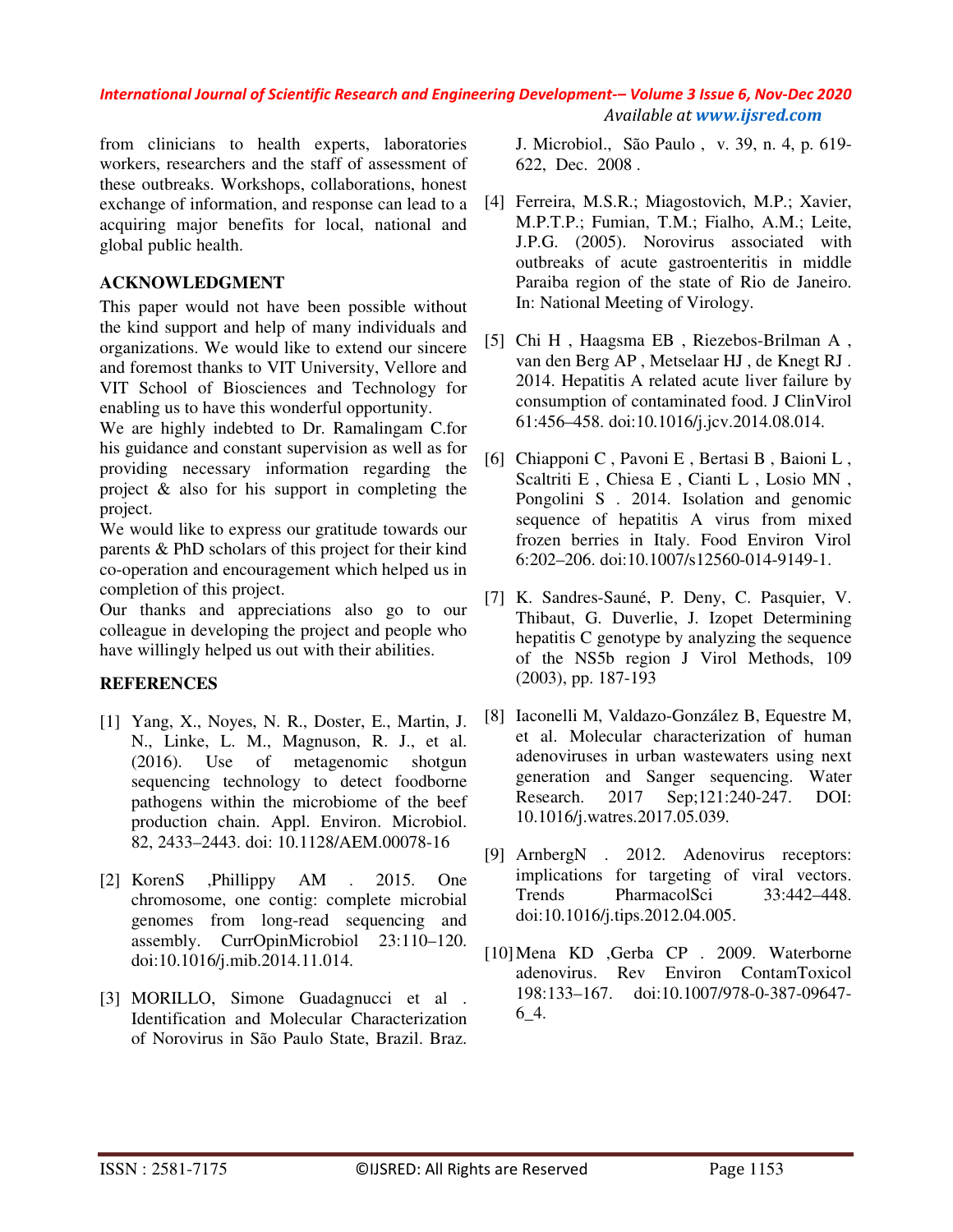- [11]J. Ronholm, NedaNasheri, Nicholas Petronella, Franco Pagotto Clinical Microbiology Reviews Aug 2016, 29 (4) 837-857
- [12]Lewis, E., J. A. Hudson, N. Cook, J. D. Barnes, and E. Haynes. 2020. "Next-Generation Sequencing as a Screening Tool for Foodborne Pathogens in Fresh Produce." *Journal of Microbiological Methods* 171 (April). Elsevier B.V. doi:10.1016/j.mimet.2020.105840.
- [13]Besser J, Carleton HA, Gerner-Smidt P, Lindsey RL, Trees E. Next-generation sequencing technologies and their application to the study and control of bacterial infections. *ClinMicrobiol Infect*. 2018;24(4):335-341. doi:10.1016/j.cmi.2017.10.013
- [14]Joensen, K. G., Scheutz, F., Lund, O., Hasman, H., Kaas, R. S., Nielsen, E. M., &Aarestrup, F. M. (2014). Real-time whole-genome sequencing for routine typing, surveillance, and outbreak detection of verotoxigenic Escherichia coli. *Journal of Clinical Microbiology*, *52*(5), 1501– 1510.https://doi.org/10.1128/JCM.03617-13
- [15]Hou, Q., Xu, H., Zheng, Y., Xi, X., Kwok, L. Y., Sun, Z., … Zhang, W. (2015). Evaluation of bacterial contamination in raw milk, ultrahigh temperature milk and infant formula using single molecule, real-time sequencing technology. *Journal of Dairy Science*, *98*(12), 8464–8472.https://doi.org/10.3168/jds.2015- 9886
- [16]Ferrario, C., Lugli, G. A., Ossiprandi, M. C., Turroni, F., Milani, C., Duranti, S., … Ventura, M. (2017). Next generation sequencing-based multigene panel for high throughput detection of food-borne pathogens. *International Journal of Food Microbiology*, *256*, 20– 29.https://doi.org/10.1016/j.ijfoodmicro.2017.0 5.001
- [17] Miralles, M. M., Maestre-Carballa, L., Lluesma-Gomez, M., & Martinez-Garcia, M. (2019). High-throughput 16S rRNA sequencing to assess potentially active bacteria and foodborne pathogens: A case example in ready-to-eat food. *Foods*, *8*(10).https://doi.org/10.3390/foods8100480
- M. M., Maestre-Carballa, L., Lluesma-Gomez, M., & Martinez-Garcia, M. (2019). High-throughput 16S rRNA sequencing to assess potentially active bacteria and foodborne pathogens: A case example in ready-to-eat food. *Foods*, *8*(10).https://doi.org/10.3390/foods8100480
- [19]Li, Y., Zhang, S., Li, J., Chen, M., He, M., Wang, Y., … Pang, B. (2019). Application of digital PCR and next generation sequencing in the etiology investigation of a foodborne disease outbreak caused by Vibrio parahaemolyticus. *Food Microbiology*, *84*.https://doi.org/10.1016/j.fm.2019.05.017
- [20]Yang, W., Huang, L., Shi, C., Wang, L., & Yu, R. (2019). UltraStrain: An NGS-based ultra sensitive strain typing method for salmonella enterica. *Frontiers in Genetics*, *10*(APR).https://doi.org/10.3389/fgene.2019.00 276
- [21]Desdouits, M., de Graaf, M., Strubbia, S., Oude Munnink, B. B., Kroneman, A., Le Guyader, F. S., & Koopmans, M. P. G. (2020). "Novel opportunities for NGS-based one health surveillance of foodborne viruses." *One Health Outlook*, *2*(1). https://doi.org/10.1186/s42522- 020-00015-6
- [22]Sabat AJ, Budimir A, Nashev D, Sá-Leão R, van DijlJm, Laurent F, Grundmann H, Friedrich AW; ESCMID Study Group of Epidemiological Markers (ESGEM).Euro Surveill. 2013 Jan 24;18(4):20380. doi: 10.2807/ese.18.04.20380-en.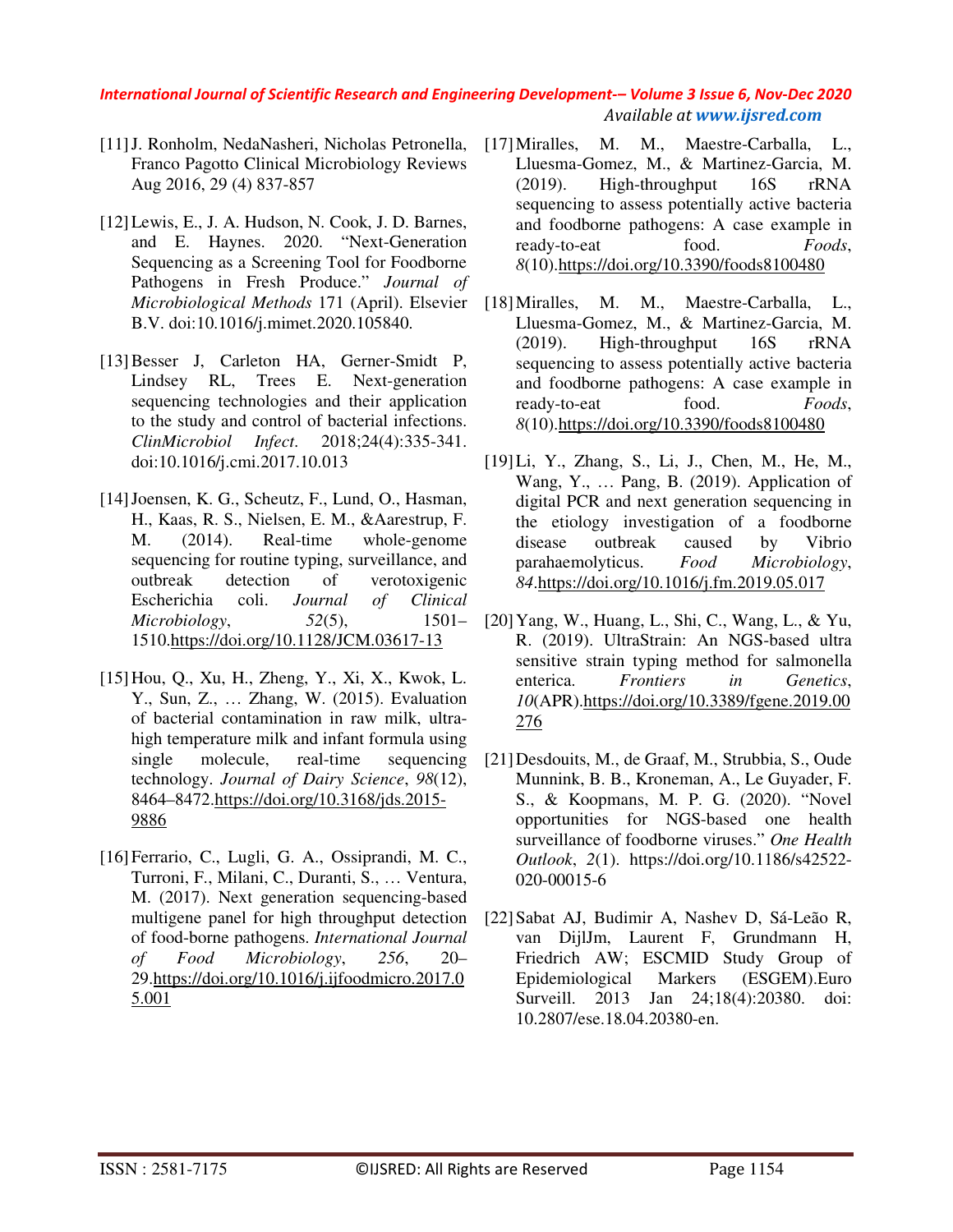- [23]WeiweiLi a ShuyuWu b PingFu a JikaiLiu a Haihon gHan a LiBai a XiaoyanPei a NingLi a XiumeiLiu a YunchangGuo
- [24]Reinert T, Schøler LV, Thomsen R, Tobiasen H, Vang S, Nordentoft I, Lamy P, Kannerup AS, Mortensen FV, Stribolt K, Hamilton-Dutoit S, Nielsen HJ, Laurberg S, Pallisgaard N, Pedersen JS, Ørntoft TF, Andersen CL.Gut. 2016 Apr;65(4):625-34. doi: 10.1136/gutjnl-2014-308859. Epub 2015 Feb 4.
- [25] J Appl Genet. 2016 Feb; 57(1): 71-9. doi: 10.1007/s13353-015-0292-7. Epub 2015 Jun 9.PMID: 26055432
- [26]Taboada EN, Graham MR, Carriço JA, Van Domselaar G. Food Safety in the Age of Next Generation Sequencing, Bioinformatics, and Open Data Access. *Front Microbiol*. 2017;8:909. Published 2017 May 23. doi:10.3389/fmicb.2017.00909
- [27]Allard MW, Strain E, Melka D, Bunning K, Musser SM, Brown EW, Timme R.J ClinMicrobiol. 2016 Aug;54(8):1975-83. doi: 10.1128/JCM.00081-16. Epub 2016 Mar 23.PMID: 27008877
- [28]Maiden MC, Bygraves JA, Feil E, Morelli G, Russell JE, Urwin R, Zhang Q, Zhou J, Zurth K, Caugant DA, Feavers IM, Achtman M, Spratt BG.ProcNatlAcadSci U S A. 1998 Mar 17;95(6):3140-5. doi: 10.1073/pnas.95.6.3140.PMID: 9501229
- [29]Sheppard SK, Maiden MC. The evolution of Campylobacter jejuni and Campylobacter coli. *Cold Spring HarbPerspect Biol*. 2015;7(8):a018119. Published 2015 Jun 22. doi:10.1101/cshperspect.a018119
- [30]Jolley KA, Maiden MC.BMC Bioinformatics. 2010 Dec 10;11:595. doi: 10.1186/1471-2105- 11-595.PMID: 21143983
- [31]Shepherd, A., Ivins, E. R., A, G., Barletta, V. R., Bentley, M. J., Bettadpur, S., Briggs, K. H., Bromwich, D. H., Forsberg, R., Galin, N., Horwath, M., Jacobs, S., Joughin, I., King, M. A., Lenaerts, J. T. M., Li, J., Ligtenberg, S. R. M., Luckman, A., Luthcke, S. B. et al., 2012, 'A reconciled estimate of ice-sheet mass balance',Science338(6111), 1183–1189 (DOI: 10.1126/science.1228102)
- [32]Pightling AW, Pettengill JB, Luo Y, Baugher JD, Rand H, Strain E. Interpreting Whole-Genome Sequence Analyses of Foodborne Bacteria for Regulatory Applications and Outbreak Investigations. *Front Microbiol*. 2018;9:1482. Published 2018 Jul 10. doi:10.3389/fmicb.2018.01482
- [33]Jackson BR, Tarr C, Strain E, Jackson KA, Conrad A, Carleton H, Katz LS, Stroika S, Gould LH, Mody RK, Silk BJ, Beal J, Chen Y, Timme R, Doyle M, Fields A, Wise M, Tillman G, Defibaugh-Chavez S, Kucerova Z, Sabol A, Roache K, Trees E, Simmons M, Wasilenko J, Kubota K, Pouseele H, Klimke W, Besser J, Brown E, Allard M, Gerner-SmidtP.Clin Infect Dis. 2016 Aug 1;63(3):380- 6. doi: 10.1093/cid/ciw242. Epub 2016 Apr 18.PMID: 27090985
- [34] Tettelin H, Riley D, Cattuto C, MediniD.CurrOpinMicrobiol. 2008 Oct;11(5):472-7. doi: 10.1016/j.mib.2008.09.006.PMID: 19086349
- [35]Morelli G, Russell JE, Urwin R, Zhang Q, Zhou J, Zurth K, Caugant DA, Feavers IM, Achtman M, Spratt BG.ProcNatlAcadSci U S A. 1998 Mar 17;95(6):3140-5. doi: 10.1073/pnas.95.6.3140.PMID: 9501229
- [36]Taboada EN, Graham MR, Carriço JA and Van Domselaar G (2017) Food Safety in the Age of Next Generation Sequencing, Bioinformatics, and Open Data Access. Front. Microbiol. 8:909. doi: 10.3389/fmicb.2017.00909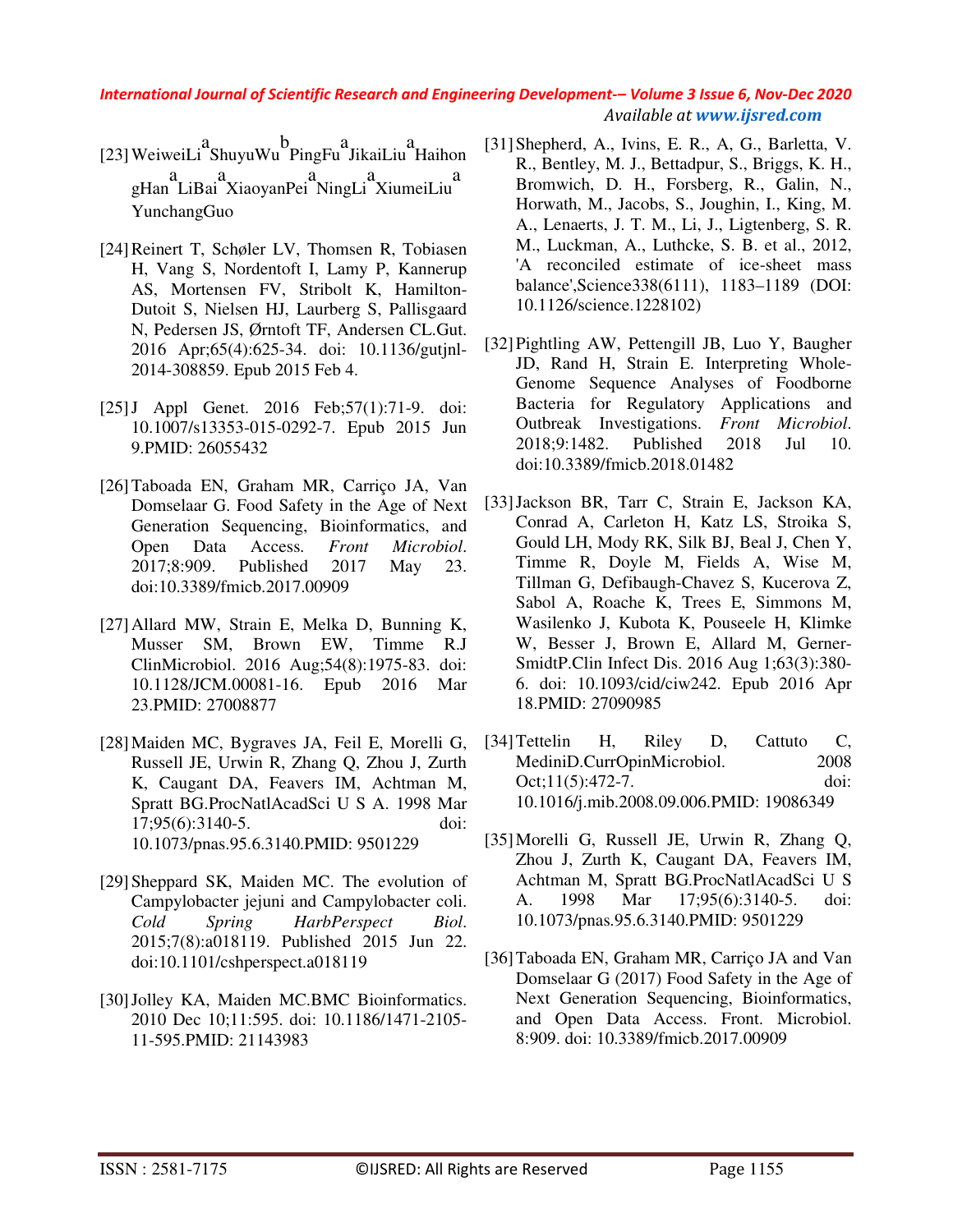- [37]Healy, M. J., Tong, W., Ostroff, S., Eichler, H.- G., Patak, A., Neuspiel, M., …Slikker, W. (2016). *Regulatory bioinformatics for food and drug safety. Regulatory Toxicology and Pharmacology, 80, 342– 347.*doi:10.1016/j.yrtph.2016.05.021
- [38]Chen Z, Erickson DL, Meng J. Benchmarking hybrid assembly approaches for genomic analyses of bacterial pathogens using Illumina and Oxford Nanoporesequencing. *BMC Genomics*. 2020;21(1):631. Published 2020 Sep 14. doi:10.1186/s12864-020-07041-8
- [39]Fujimoto M, Moyerbrailean GA, Noman S, et al. Application of ion torrent sequencing to the assessment of the effect of alkali ballast water treatment on microbial community diversity. *PLoS One*. 2014;9(9):e107534. Published 2014 Sep 15. doi:10.1371/journal.pone.0107534
- [40] Sekse C, Holst-Jensen A, Dobrindt U, et al. High Throughput Sequencing for Detection of Foodborne Pathogens. *Front Microbiol*. 2017;8:2029. Published 2017 Oct 20. doi:10.3389/fmicb.2017.02029
- [41]Leonard SR, Mammel MK, Lacher DW, Elkins CA. Application of metagenomic sequencing to food safety: detection of Shiga Toxinproducing Escherichia coli on fresh bagged spinach. *Appl Environ Microbiol*. 2015;81(23):8183-8191. doi:10.1128/AEM.02601-15
- [42] Saltykova A, Buytaers FE, Denayer S, et al. Strain-Level Metagenomic Data Analysis of Enriched In Vitro and In Silico Spiked Food Samples: Paving the Way towards a Culture-Free Foodborne Outbreak Investigation Using STEC as a Case Study. *Int J Mol Sci*. 2020;21(16):5688. Published 2020 Aug 8. doi:10.3390/ijms21165688
- [43]Jarvis KG, White JR, Grim CJ, et al. Cilantro microbiome before and after nonselective pre-

enrichment for Salmonella using 16S rRNA and metagenomic sequencing. *BMC Microbiol*. 2015;15:160. Published 2015 Aug 12. doi:10.1186/s12866-015-0497-2

- [44]Jagadeesan B, Gerner-Smidt P, Allard MW, et al. The use of next generation sequencing for improving food safety: Translation into practice. *Food Microbiol*. 2019;79:96-115. doi:10.1016/j.fm.2018.11.005
- [45]Caporaso JG, Lauber CL, Walters WA, et al. Ultra-high-throughput microbial community analysis on the IlluminaHiSeq and MiSeq platforms. *ISME J*. 2012;6(8):1621-1624. doi:10.1038/ismej.2012.8
- [46]Pereira S, Gibbs RA, McGuire AL. Open access data sharing in genomic research. *Genes (Basel)*. 2014;5(3):739-747. Published 2014 Aug 29. doi:10.3390/genes5030739
- [47]Marshall, E. (2001). Bermuda rules: community spirit, with teeth. *Science* 291, 1192. doi: 10.1126/science.291.5507.1192
- [48]Lord, P., Macdonald, A., Sinnott, R., Ecklund, D., Westhead, M., and Jones, A. (2005). *Largescale Data Sharing in the Life Sciences: Data Standards, Incentives, Barriers and Funding Models ("The Joint Data Standards Study").* Technical Report, No. UKeS-2006-02. Edinburgh: National e-Science Centre.
- [49]Institute of Medicine (US) Forum on Microbial Threats. Vector-Borne Diseases: Understanding the Environmental, Human Health, and Ecological Connections, Workshop Summary. Washington (DC): National Academies Press (US); 2008. Summary and Assessment. Available from:https://www.ncbi.nlm.nih.gov/books/NB K52939/
- [50]Saskia L. Smits, Marion P. G. Koopmans(2017). Genomics and Foodborne